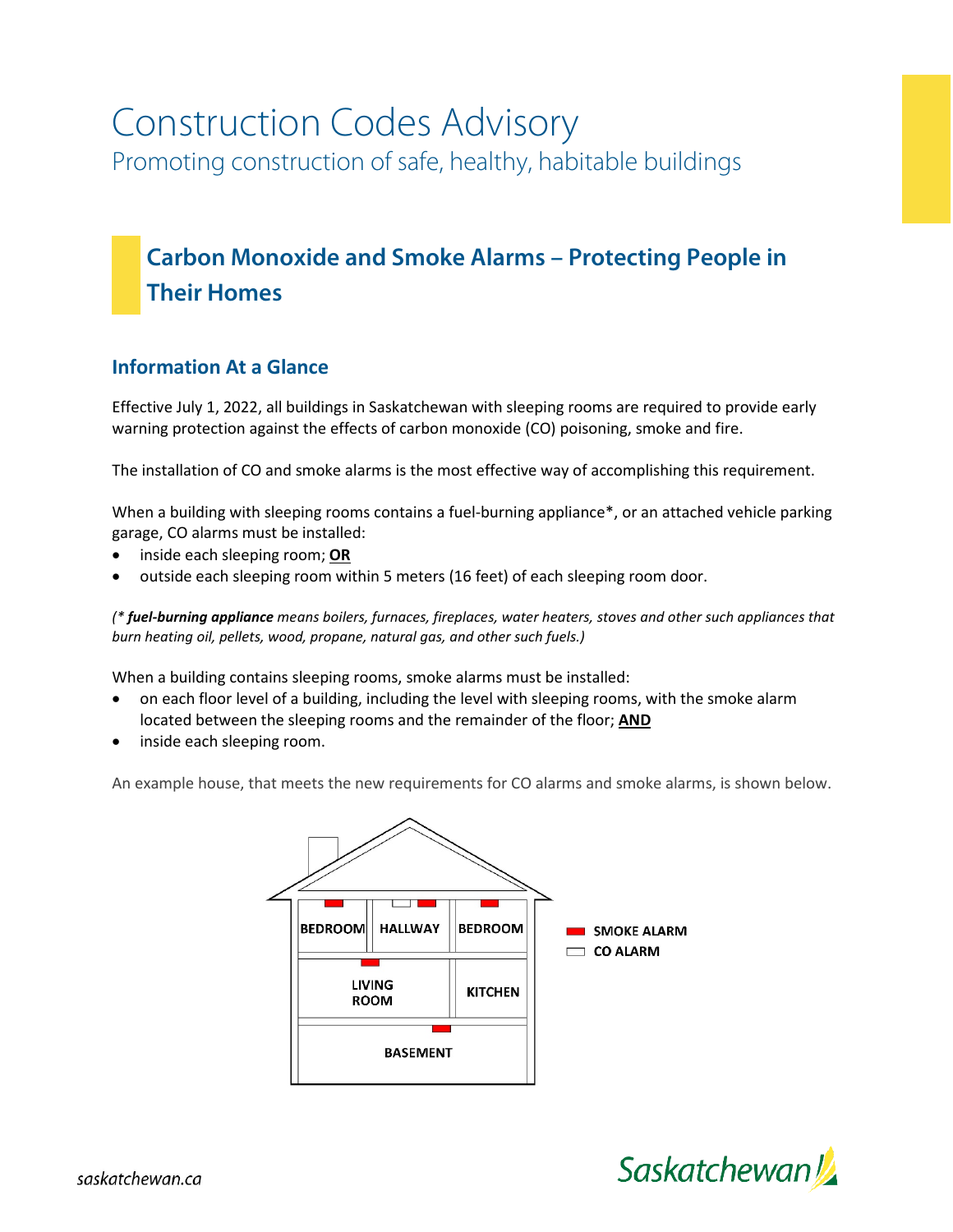## **Carbon Monoxide and Smoke Alarms – Protecting People in Their Homes**

Owners with existing CO alarms, smoke alarms and/or combination CO/smoke alarms must replace the existing devices at their expiry dates. If the original expired alarm was hardwired into a normal household electrical connection and was interconnected the replacement alarm must be hardwired into a normal household electrical connection and be interconnected. A replacement alarm must also be provided with battery backup if the original alarm had a battery backup.

For devices that connect to a normal household electrical connection; a tamper-resistant, nonreplaceable 10-year battery is the preferred battery choice when compared to devices that utilize a replaceable battery, such as a 9-volt, AAA, AA, C or D type battery.

Owners installing CO alarms, smoke alarms and/or combination CO/smoke alarms in locations where not previously installed, must only use alarms powered with a tamper-resistant non-replaceable 10-year battery.

All alarms must be fastened at a height recommended by the manufacturer, or in the absence of manufacturer's recommendations, installed on or near the ceiling. All alarms should be tested regularly.

#### **Owner Responsibilities for CO Alarms and Smoke Alarms**

The owner of each building, or the owner of each suite within a building, that contains a sleeping room, is responsible for ensuring the required CO and smoke alarms are installed, maintained and tested in accordance with these requirements.

#### **Combination CO/Smoke Alarms**

Combination CO/smoke alarms can serve a dual purpose of detection and warning for both CO and smoke. They can also provide cost-savings where two separate devices are required, such as outside each sleeping room within 5 meters (16 feet) of each sleeping room door. Alternatively, combination CO/smoke alarms may be placed in any location that either a CO alarm or smoke alarm is required.

All combination CO/smoke alarms must conform to both CAN/CSA-6.19, "Residential Carbon Monoxide Alarming Devices" and CAN/ULC-S531, "Smoke Alarms".

## **Carbon Monoxide Alarm Questions and Answers**

#### **What do Saskatchewan residents need to know about carbon monoxide?**

CO is an invisible, odourless and tasteless gas that can build up to lethal concentrations in an enclosed space without the occupants being aware of it. CO is commonly produced by malfunctioning fuel-burning appliances or vehicle exhaust. Exposure to CO can cause flu-like symptoms such as headaches, nausea, dizziness, and more serious effects such as confusion, drowsiness, loss of consciousness and death.

CO poisoning is a threat to Saskatchewan residents. Between 2018 and 2020, an average of 1,200 CO incidents were reported annually to SaskEnergy. Between 2015 and 2019, the Saskatchewan Coroners Service reported 16 accidental deaths attributed to CO poisoning.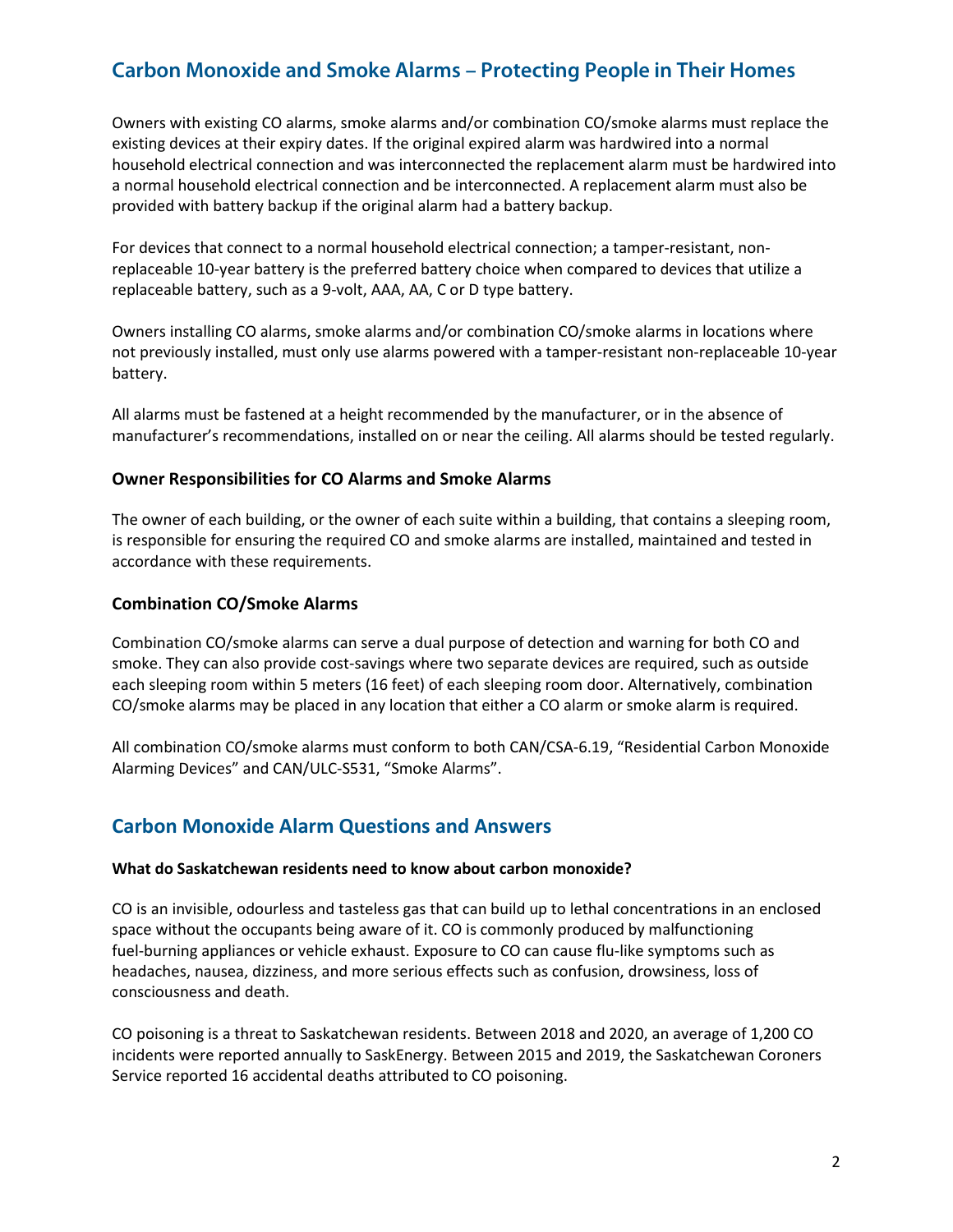## **Carbon Monoxide and Smoke Alarms – Protecting People in Their Homes**

#### **What are the common sources of carbon monoxide in a building?**

CO forms when a fuel-burning appliance coverts fuel to heat. All buildings that have a residential occupancy, and that contain a fuel-burning appliance, and/or an attached vehicle parking garage, must be equipped with CO alarms. This is due to the potential buildup of CO gas due to fuel-burning appliance operation or vehicle exhaust emissions.

#### **What types of CO alarms are acceptable?**

All CO alarms must conform to CAN/CSA-6.19, "Residential Carbon Monoxide Alarming Devices".

#### **What should an owner do with existing hard-wired and interconnected CO alarms?**

Existing hard-wired and interconnected CO alarm systems that contain more than one hard-wired and interconnected CO alarm device must be maintained.

If on July 1, 2022, an owner's existing hard-wired and interconnected CO alarm system has alarms that have not exceeded the expiry date listed on the device, then these alarms are permitted to remain until they have reached their expiry date.

If on July 1, 2022, a CO alarm has reached its expiry date, it must be replaced.

#### **What if an owner has existing hard-wired and interconnected CO alarms that are not in all required locations?**

The owner will need to install additional CO alarms to meet these requirements.

#### **What if an owner doesn't have any existing CO alarms?**

The owner will need to install new CO alarms to meet these requirements. In this case, the new CO alarms do not need to be hard-wired and do not need to be interconnected.

#### **What are the areas of a Multi-Unit Residential Building (MURB), such as a condominium or apartment, that require the installation of CO alarms?**

In a MURB, CO alarms are required both within suites that contain sleeping rooms and within service rooms as follows:

- Inside each MURB suite that has a fuel-burning appliance.
- Inside each MURB suite that shares a common wall, ceiling or floor with an attached parking garage or a service room.
- Inside each MURB service room, if the service room contains a fuel-burning appliance that serves more than one suite<sup>+</sup>.

If CO alarms are required inside of a MURB suite by any point above, the CO alarms must be installed:

- inside each sleeping room; or
- outside each sleeping room within 5 meters (16 feet) of each sleeping room door.

*( + "suite" for purposes of this advisory means a dwelling unit within an apartment, condominium, or Multi-Unit Residential Building (MURB)and includes individual guest rooms in motels and hotels.)*